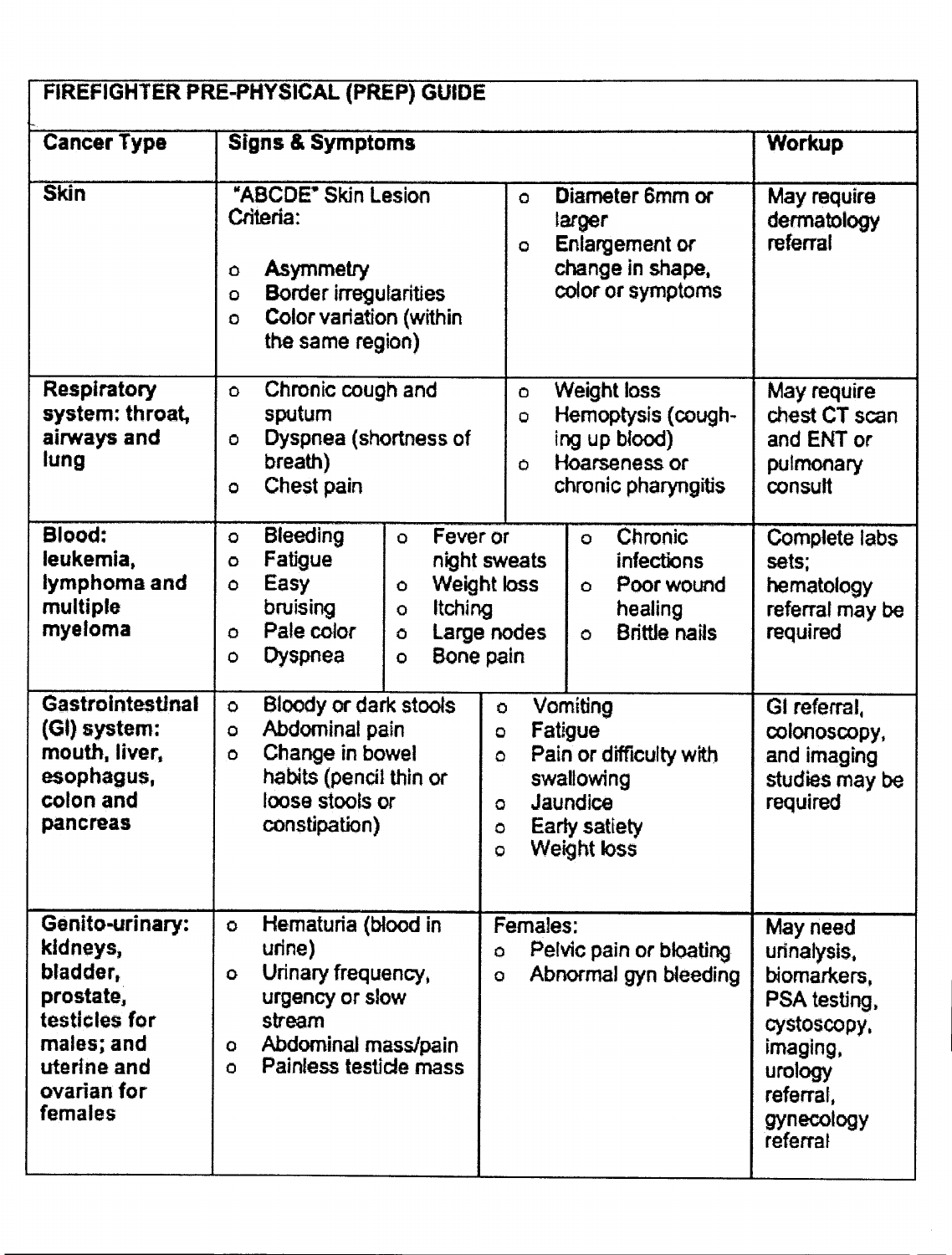## FIREFIGHTER CANCER AWARENESS AND PREVENTION PROGRAM

Dear Primary Care Provider:

Thank you for providing medical care to firefighters and playing a vital role in helping prevent the disturbingly high incidences of heart disease and cancer in firefighters. Boston firefighters have two and a half times the risk of developing cancer and acute coronary syndromes than other Boston residents because of chronic exposure to heat, smoke, diesel exhaust, and toxic flame retardants. These carcinogenic chemicals are absorbed, inhaled, and ingested into the skin, airways, and gastrointestinal system of firefighters at building fires as well as on a daily basis at the firehouse where they accumulate on and inside the bunker gear.

These exposures help account for the very alarming discovery that every three weeks a Boston firefighter is diagnosed with cancer. Boston firefighters have been found to have elevated rates of cancers of the brain, lung, colon, prostate, bladder, kidney, and skin. Every firefighter should obtain a thorough and confidential firefighter physical exam and undergo the screening tests listed below for prevention and early detection of these specific cancers annually.

| <b>Annual Exam</b>         |          | <b>Annual Labs and Screening Tests</b>     |  |  |
|----------------------------|----------|--------------------------------------------|--|--|
| Blood pressure, pulse      | $\Omega$ | Comprehensive metabolic and chemistry      |  |  |
|                            |          | panel                                      |  |  |
| Respiratory rate,          | $\Omega$ | Liver function tests                       |  |  |
| temperature                |          |                                            |  |  |
| Oxygen Saturation          | $\circ$  | Hepatitis profile                          |  |  |
| Weight and body fat index  | $\circ$  | Complete blood count                       |  |  |
| Thorough skin exam         | $\circ$  | Thyroid panel                              |  |  |
| Eye exam and hearing       | $\circ$  | Hemoglobin A1c (for diabetes monitoring)   |  |  |
| testing                    |          |                                            |  |  |
| Oral exam                  | $\circ$  | Fasting lipid profile and blood glucose    |  |  |
| Heart and lung exam        | $\circ$  | Urinalysis and urine biomarkers            |  |  |
| Abdominal and testicular   | O        | <b>EKG</b>                                 |  |  |
| exam                       |          |                                            |  |  |
| Prostate and rectal exam   | $\circ$  | PSA (begin at age 40 for prostate cancer   |  |  |
|                            |          | screening)                                 |  |  |
| Fecal occult blood testing | $\circ$  | Pulmonary function test every 3 years      |  |  |
| Pelvic and Pap for females | $\circ$  | Low dose helical Chest CT scanning to      |  |  |
|                            |          | begin at age 50                            |  |  |
| Vascular and neurological  | $\circ$  | Colonoscopy (begin age 40 and every 5      |  |  |
| exams                      |          | years)                                     |  |  |
| Mental status exam         | $\circ$  | Exercise stress echocardiogram test (begin |  |  |
|                            |          | age 40 and every 3 years)                  |  |  |
| Musculoskeletal exam       | $\circ$  | Mammograms for females (begin age 35)      |  |  |
|                            |          |                                            |  |  |

## Recommended Firefighter Physical Exam and Screening Tests